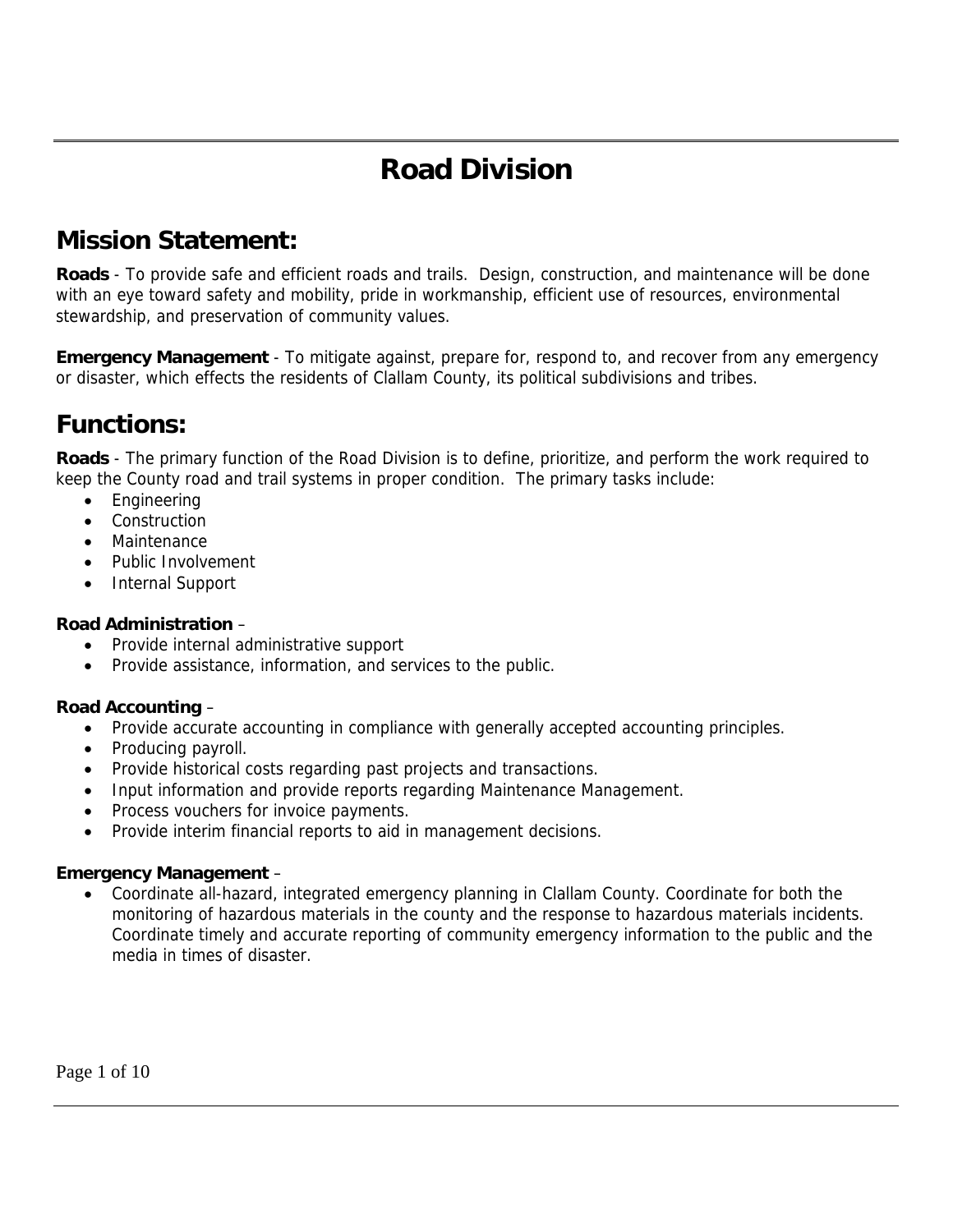## **Long Term Goals:**

#### **Roads -**

- Develop publicly acceptable projects while providing maximum safety and mobility of the traveler.
- Maintain the integrity of the roads and trails including a good road/trail surface year round.
- Environmental Stewardship.
- Responsible use of resources.
- Preservation of community values.
- Improve the motoring public's conformance with traffic laws.

#### **Road Administration** –

- Support departmental staff with all office needs, including contract administration and grants.
- Provide accurate, complete, consistent and timely information to the public.
- Maintain and organize historical records to facilitate internal and public research needs.
- Streamline and perfect systems and office routines.
- Promote franchise application submittals from utilities existing in county rights of way.
- Create and maintain electronic records systems.

#### **Road Accounting** –

- Maintain and further develop the Cost Accounting Management System (CAMS).
- Continue to provide payroll on time.
- Continue to provide accurate, retrievable cost history.

#### **Emergency Management** –

- Obtain Voluntary 72-hour self-sufficiency for citizens.
- Provide for the continuity of local government and effective governmental leadership before, during, and after an emergency/disaster.
- Develop realistic, current plans, which will guide organizational behavior in an emergency or disaster.
- Coordinate with cities, tribes, business, volunteer groups, and county departments in development of emergency planning and training. Foster an atmosphere of interagency cooperation.
- Enhance the warning system for the dissemination of all types of warning information.
- Provide and maintain an effective emergency communication system.
- Fully implement the County's Comprehensive Emergency Management Plan.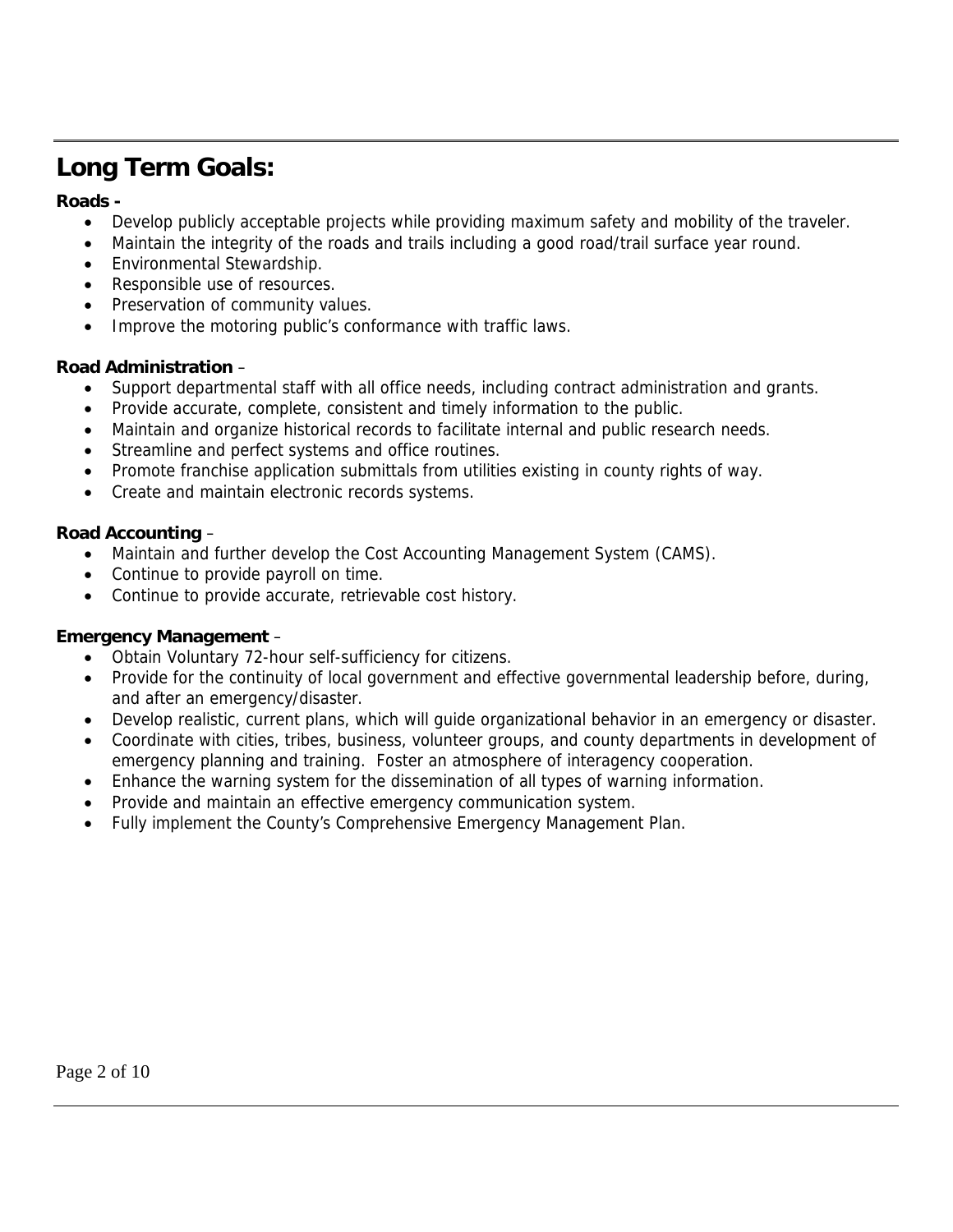## **Short Term Objectives:**

#### **Roads –**

Develop publicly acceptable projects while providing maximum safety and mobility of the traveler.

- Respond to the public's needs, requests, complaints, and concerns in a courteous, timely and efficient manner.
- Satisfy community needs in transportation consistent with applicable design standards.
- During project development sponsor public meetings or other effective means of information exchange. Gather public concerns and address the concerns. Maintain contact with concerned citizens during progress on a project and encourage continued involvement.
- Implement transportation planning procedures that determine future transportation needs and the most practical ways to meet them, both locally and regionally. Implement a transportation improvement program to provide the needed facilities.
- Utilize appropriate design standards including the City and County Design Standards and AASHTO Standards and investigate further use of 3R standards.
- Gather traffic data throughout the County road system to help determine trends and to help determine the need for specific improvements.

#### Maintain the integrity of the road and trails and provide a good road/trail surface year round.

- Assure that all construction within county right of ways is performed in a manner that does not degrade the service life of the roadway, create a hazard to the traveling public, nor increase maintenance costs to the Road Division.
- Provide oversight to insure the quality of privately constructed projects that will become publicly maintained.
- Analyze private developments to determine the potential impacts on the existing transportation system. Determine mitigation measures to minimize the impacts.
- Evaluate applications for driveways, utility crossings, and similar projects. Enforce measures needed to maintain a safe and sound public facility.
- Provide the design, right of way acquisition, permitting, and construction for Road Division projects in a manner that promotes safety, economy, aesthetics, and enhanced mobility for the public.
- Provide the maintenance activities necessary to keep the roads, bridges, and trails in a safe and sound condition. Maintain the public investment. Utilize the more than 50 functions of the Maintenance Management System.
- Work in a safe manner to prevent injury.
- Reduce tort liability. Minimize liability.

#### Environmental Stewardship

- Prevent deterioration of the environment due to road, bridge, and trail construction and maintenance.
- Implement appropriate Best Management Practices (BMPs) and other environmental safeguards at work sites.
- Provide training in environmental awareness to all employees involved in maintenance and construction.

Page 3 of 10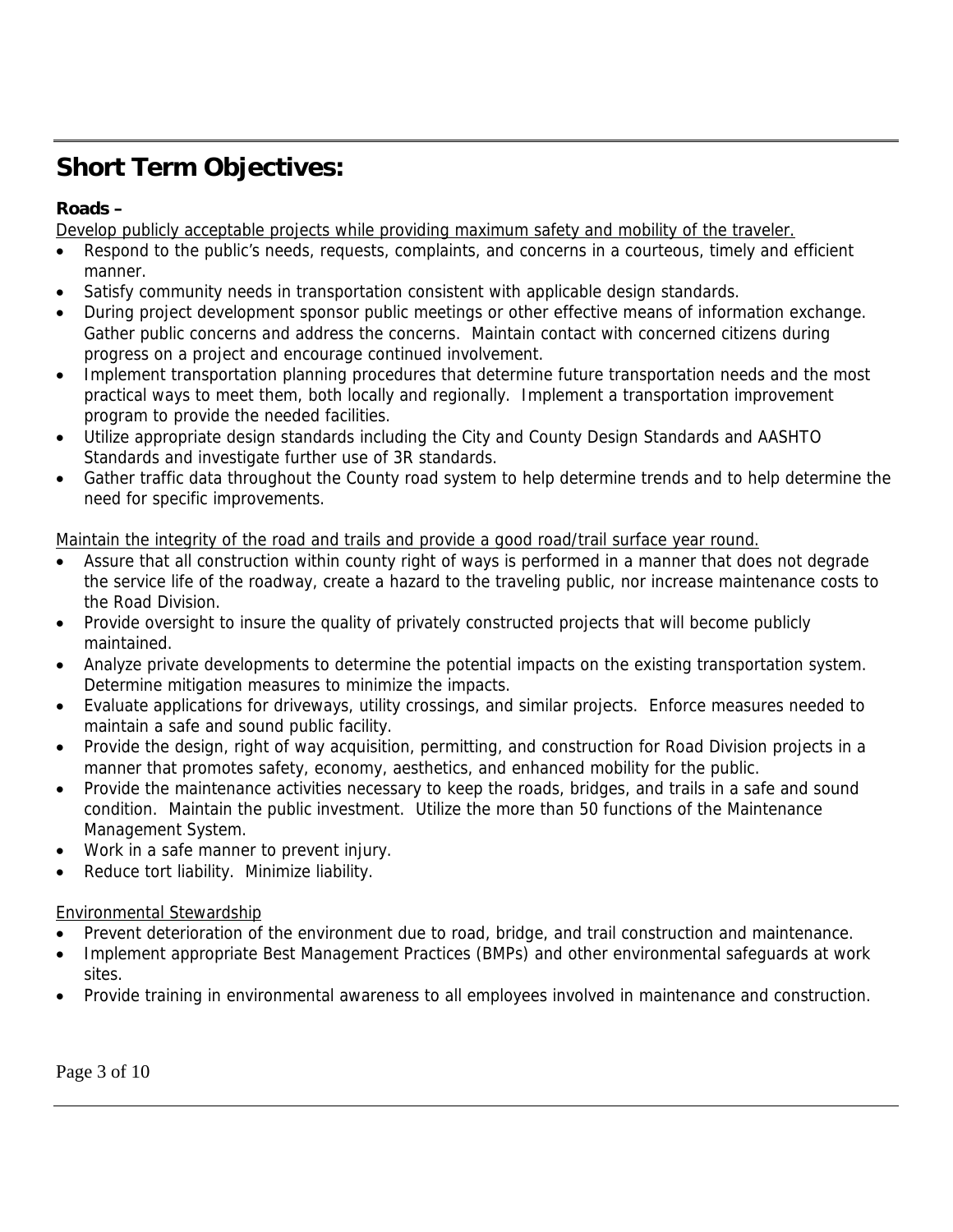- Make cost effective use of funds, man-hours, materials, and equipment.
- Utilize the Maintenance Management program to monitor costs of the various maintenance activities.
- Track engineering costs for comparison to private sector consultants.
- Recycle soils, rock products, asphalt, and other reusable products.
- Manage a database of information. Be able to provide needed information to make intelligent transportation decisions.
- Act as a resource to the community by providing archival information on departmental matters.

#### Preservation of community values.

- Coordinate with County comprehensive planning efforts.
- Implement a meaningful public input process for major projects.
- Work towards context sensitive design solutions.

#### **Road Administration** –

- Organize, inventory, and index historical records housed in basement storage.
- Scan existing drainage records to provide employees with better access to records. Scan and protect original documents from loss and destruction.
- Responsible use of Resources.
- Manage franchises to insure and protect the public's interest.
- Coordinate human resources including hiring and training.

#### **Road Accounting** –

- Meet all deadlines accurately.
- Develop cross training.
- Continue to comply with BARS.
- Aid the chief accountant in the production of the County's annual financial report.
- Reduce costs to the county by monitoring use of vendors for purchases. Limiting purchases to fewer vendors reduces the number of warrants produced and the need for handling from the auditors office to redeeming them in the treasurers office

#### **Emergency Management** -

- Enhance Emergency Operations Center training (incident command system, communications, etc.)
- Host community annual exercise and participate in exercises of others.
- Encourage and assist cities in updating their Emergency Plans to Emergency Support Function format
- Work with schools in emergency preparedness, plan development and testing.
- Continuous updating of emergency plans, supplementary procedures, and checklists.
- Provide public information on emergency management concerns of the community.
- Promote public and private use of Emergency Alert weather radio for all-hazard emergency notifications and warnings.
- Assist with Clallam Response System
- Participate at local fairs and venues for emergency information dissemination.

Page 4 of 10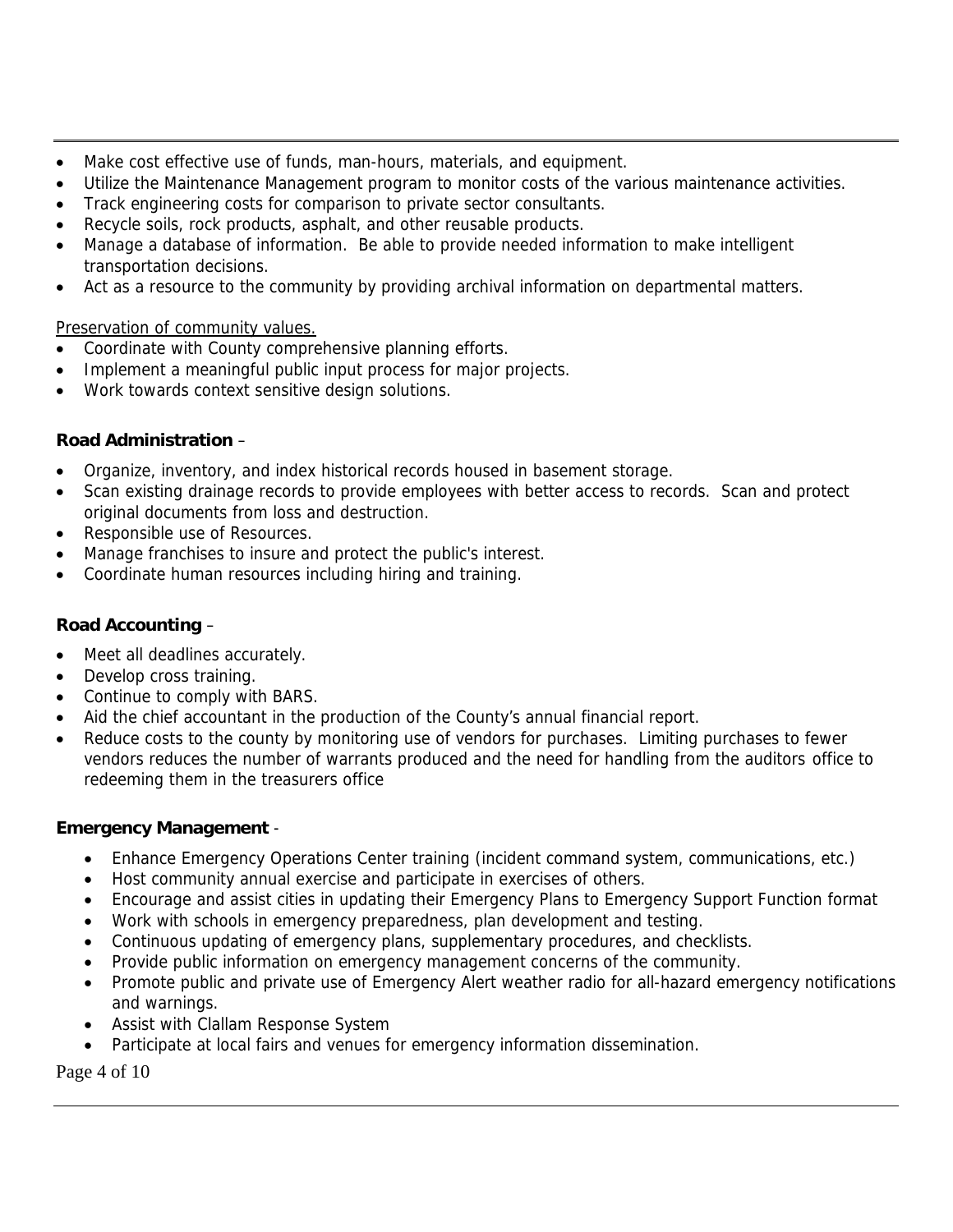- Maintain the Emergency Alert System
- Monitor and update the county resource list.

## **Accomplishments in 2008:**

#### **Roads – Capitol Projects**:

- 50% complete on replacement of Elwha River One Way Bridge
- 100% complete on reconstruction of Mt. Pleasant Road
- 100% complete on Blue Waters Bridge Replacement Project

#### **Roads – Maintenance**:

- Patching potholes and depressions.
- Chip sealed.
- Sealing cracks in the pavement.
- Pavement dig-outs.
- Shoulder grading to reduce grass/sod shoulder down to pavement level.
- Shoulder restoration and patching to build up ruts and depressions.
- Street cleaning and brooming (each road swept 1.3 times on average).
- Surfacing chips picked up for recycling.
- Ditch cleaning.
- Culverts cleaned and jetted.
- Recovering from storm damage.
- Performed federal level inspections on 12 of our 35 highway bridges.
- Maintain road signs
- Painted road stripes.
- Pavement markings such as stop bars and turn arrows.
- Maintain and install new guardrail.
- Cut brush.
- Shoulder mowing and brushing (each road mowed almost 3 times on average).
- Contour work alongside roads.
- Hauled gravel to build a dike on the lower Elwha to protect private property.
- Maintained wet land ponds at Old Olympic/ R101 for environmental mitigation.
- Worked with P.U.D. taking down danger trees.
- Stripped and cleared .5 acres at Place pit.
- Litter picked by chain gang from 434 miles of road.
- Many tons of roadside litter picked up by the chain gang.
- Many dumpsites with tons of waste picked up by the chain gang.
- Recycle metal (mostly aluminum) recovered by the chain gang.
- Thousands of noxious weeds pulled by the chain gang.
- The chain gang also weeded around 43,489 (over 4 miles) of guardrails.
- Processed hundreds of drainage plans and scanned them into the computer for future retrieval. Audited all existing drainage files for misfiling and errors.

Page 5 of 10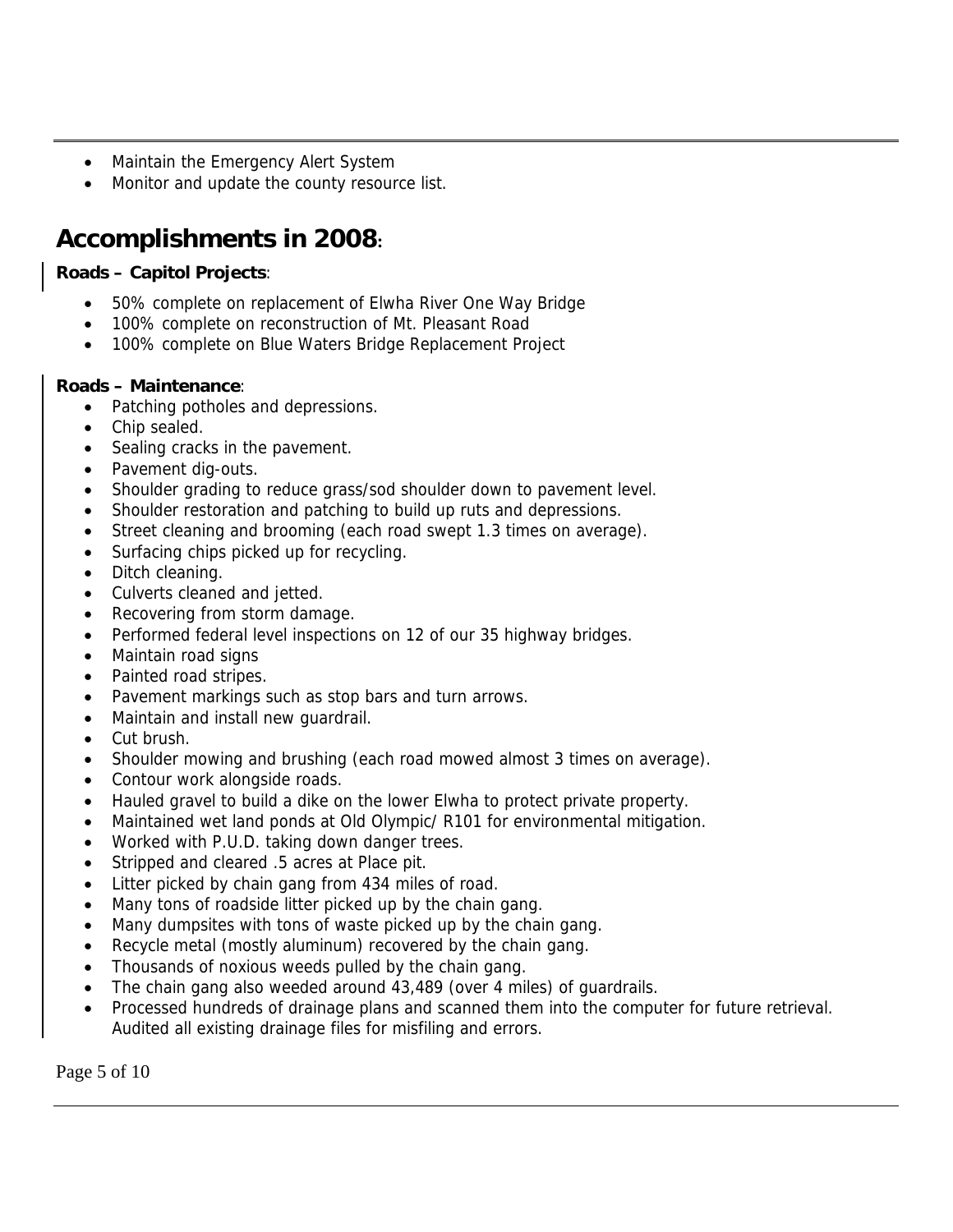- Issued hundreds of road permits including over a hundred right of way permits and almost a hundred road approach permits.
- Audited Road Files for errors, created new folders and organized files
- Miscellaneous support, e.g. small works, formal bids, informal bids, equipment purchases, reimbursable agreements, personal service agreements, standard consultant agreements, public meetings, newspaper ads, bulk mailings, CRAB reports, maintenance management input and reports, public disclosures, scanning old permits to clear floor space, etc.
- Processed two dozen travel training requests.
- Took over two hundred service requests.
- Issued new private road names.
- Award and continue with the replacement of the Elwha River Bridge.
- Prepared applications for 6 projects to be submitted for Rural Arterial Program funding.
- On-going upkeep, updating, and design of Road Maintenance Internet Site.
- Oversight of the SR 112 Scenic Byway contract.
- Regional Road Forum Ongoing participation, via Regional and Local meetings. (This is in regard to Best Management Practices for road maintenance.) Average time spent is 1-2 days per month plus 1-2 hours per week. Completed 4 quarterly reports. County Road supervisors and key staff meet monthly as part of the ESA Team Meeting to discuss BMPs and to keep current.
- Continued Sheriff Department's traffic policing
- Chip seal traffic control
- Continued construction of the Olympic Discovery Trail west of Port Angeles from Elwha River to Lake Crescent.
- Completed agreements with the City of Port Angeles to utilize the waterline/railroad corridor between Lower Elwha Road and the Elwha River as a construction access for the bridge project as well as future route for ODT.
- Continued work with ONP and Forest Service on environmental clearance for ODT from Lake Crescent to Cooper Ranch and preliminary engineering of route.
- Prepared the first draft of the 2009 to 2014 six year transportation plan and have a meeting set to present it to the planning commission. Later we will present it to the public in three "road shows".
- Implemented the new Mobility system to replace the CRIS system, both for keeping an inventory of our roads.

#### **Emergency Management –**

- Continued monitoring of the Homeland Security and Emergency Management Performance grants and funding programs. Completed task list on grants.
- Continued to enhance an EOC activation program for the Management Team and volunteer groups. Build on the program with updated trainings and exercises.
- Establish a level of service that we can afford to provide and possibly develop a policy that explains our service level.
- Review grant funding programs for all hazard emergency management and homeland security.
- Worked on interoperability grant tasks.
- Maintain Homeland Security grant for courthouse security.
- Page 6 of 10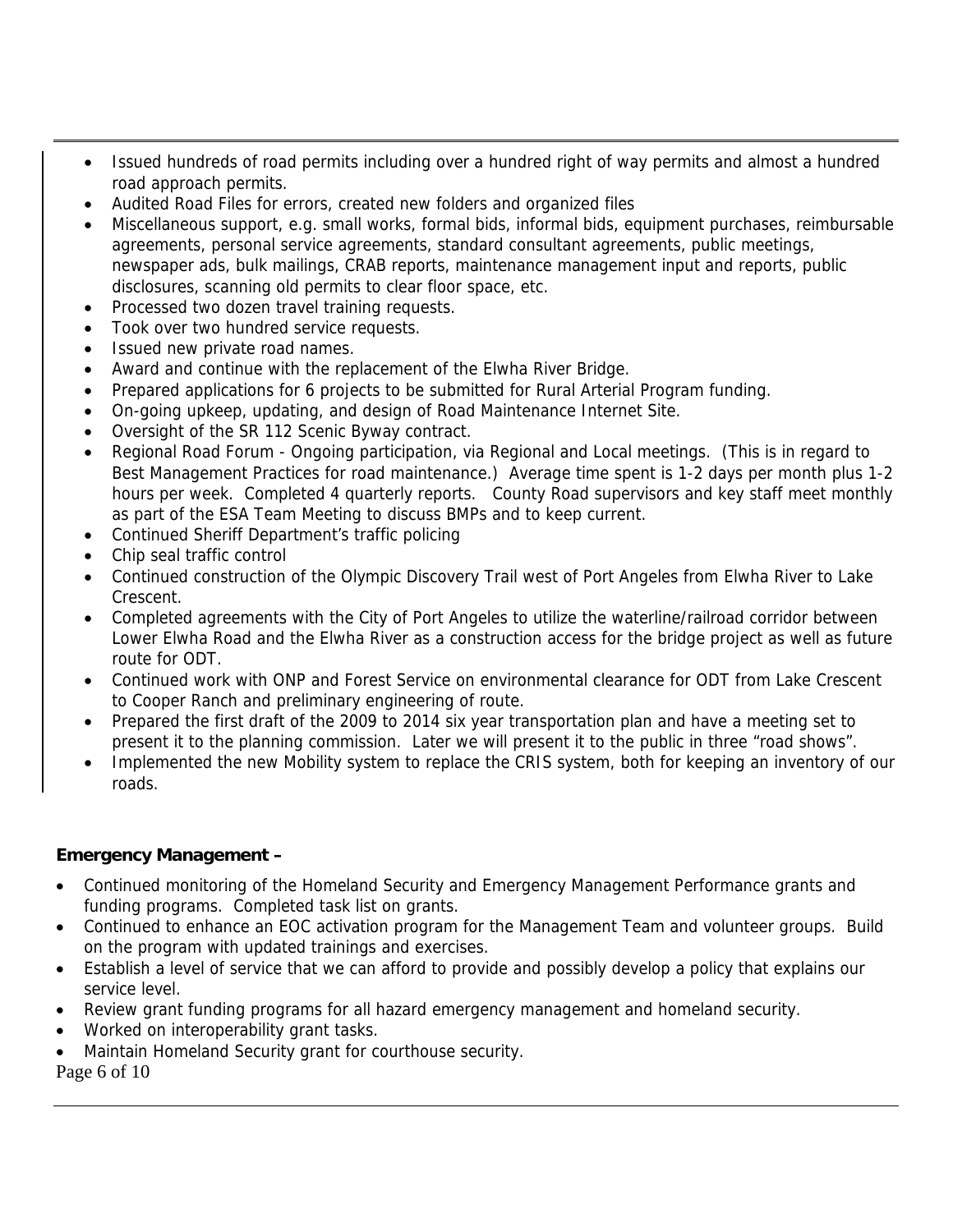- Completed functional scale Regional (5 States) Pacific Peril Tsunami exercise for 2006.
- Achieved Tsunami Ready Community designation (First County in Washington State). Training, signage and notification tools in place.
- Implemented interlocal agreements to place AHAB Sirens throughout Clallam County.
- Completed Tsunami map brochures and distribution.
- Processing Interlocal Agreements and Memorandums of Understandings with partner Tribes and responder organizations.
- Facilitate Incident Command System and National Incident Management Systems trainings in Clallam County.
- Record Incident Command System and National Incident Management Systems compliance reports with Washington State Emergency Management.
- Assist Tribes and private agencies/departments with Comprehensive Emergency Management Planning and National Incident Management System planning.
- Train and Exercise with in-house Incident Management Team.
- Collaborate with RACES, American Red Cross, Clallam County Responders, and other special purpose organizations in planning and executing exercises and trainings.
- Maintain current information for volunteers and provide ICS/NIMS trainings.
- Public presentation on preparedness through community group fairs, County Fair, Sequim Fairs, Forks Fairs and social service club meetings.
- Distributed emergency preparedness literature and promotional items.
- Procure volunteers to work in the office to help with handout preparations, data entry, public education resources management.
- Execute Community Safety Day to honor Clallam County responder agencies.
- Sponsor Peninsula Responders Emergency Program bi-monthly meetings.

## **Performance Indicators:**

| <b>Road Accounting -</b>              | 2006<br>Actual | 2007<br>Actual | 6/30/08<br>Actual | 2009<br>Estimate |
|---------------------------------------|----------------|----------------|-------------------|------------------|
| Lines of Data Entry for Payroll       | 46,589         | 43,330         | 21,803            | 44,500           |
| Number of Invoices processed          | 5,227          | 5,389          | 2,427             | 4,854            |
| Number of funds (including RID funds) | 15             | 14             | 13                | 13               |

## **Workload Indicators:**

The department did not complete this section.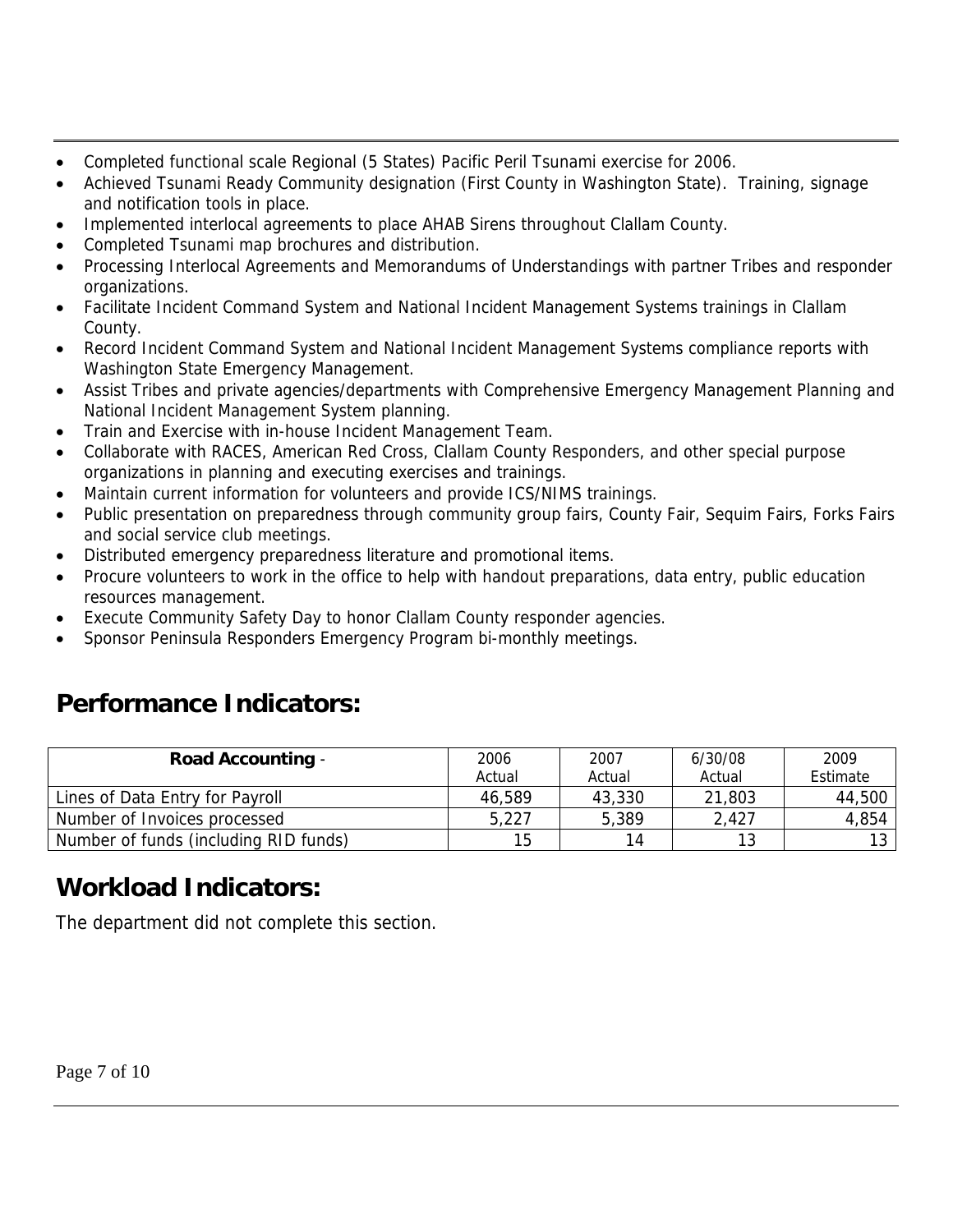## **Staffing Level:**

| Roads -                      | 2006<br>Actual | 2007<br>Actual | 6/30/08<br>Actual | 2009 Budget |
|------------------------------|----------------|----------------|-------------------|-------------|
| Administration               | 2              | 5              | 5                 | 5           |
| Administrative Support       | 2.5            | າ              | ↑<br>∠            |             |
| Accounting                   | 4              | 4              | 4                 |             |
| Engineering                  | 16             | 13             | 13                | 13          |
| West End Road Crew           | 13             | 12             | 12                | 12          |
| Port Angeles Road Crew       | 14             | 14             | 14                | 14          |
| Sequim Road Crew             | 13             | 12             | 12                | 12          |
| <b>Full Time Equivalents</b> | 70.5           | 69.5           | $.5\,$            | 75.63       |

| <b>Emergency Management -</b> | 2006<br>Actual                 | 2007<br>Actual             | 6/30/08<br>Actual | 2009 Budget |
|-------------------------------|--------------------------------|----------------------------|-------------------|-------------|
| Administration                | $2.5$ (with grant<br>position) | 3 (with grant<br>position) |                   |             |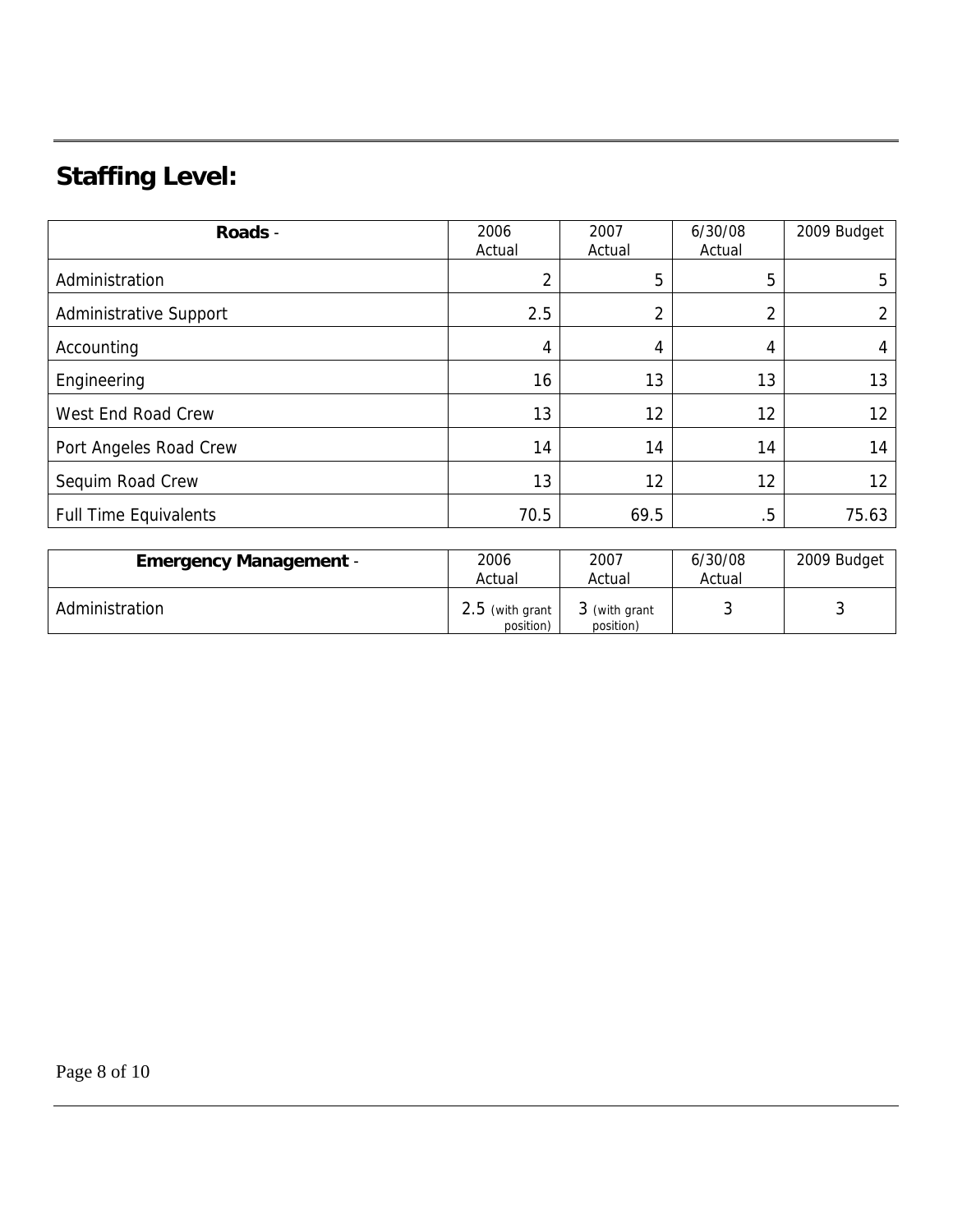## **Operating Budget**

### **Revenues:**

|                                       | 2006<br>Actual | 2007<br>Actual | 6/30/08<br>Actual | 2009 Budget  |
|---------------------------------------|----------------|----------------|-------------------|--------------|
| Beginning Fund Balance                | 8,331,766      | 6,306,192      | 9,235,081         | 7,255,538    |
| Taxes                                 | 6,033,344      | 6,383,945      | 3,402,534         | 6,445,923    |
| Licenses and Permits                  | 85,199         | 105,705        | 22,720            | 45,000       |
| Intergovernmental Revenues            | 4,238,887      | 11,210,042     | 4,990,975         | 9,089,769    |
| <b>Charges for Goods and Services</b> | 151,939        | 136,320        | 91,205            | 185,900      |
| <b>Fines and Forfeits</b>             |                |                |                   |              |
| Miscellaneous Revenues                | 41,894         | 196,776        | 127,871           | 58,389       |
| <b>Nonrevenues</b>                    | 41,039         | 433            | 1,723             | 500          |
| <b>Other Financing Sources</b>        | 923,417        | 722,732        | 1,142,187         | 400,120      |
| <b>General Tax Support</b>            |                |                |                   | $\Omega$     |
| <b>TOTAL</b>                          | \$19,484,542   | \$25,062,143   | \$19,014,295      | \$23,481,139 |

## **Expenditures:**

|                                        | 2006         | 2008         | 6/30/08      | 2009 Budget  |
|----------------------------------------|--------------|--------------|--------------|--------------|
|                                        | Actual       | Actual       | Actual       |              |
| Salaries and Wages                     | 2,696,449    | 2,859,411    | 1,451,252    | 3,292,723    |
| <b>Personnel Benefits</b>              | 1,133,969    | 1,024,898    | 486,147      | 1,152,454    |
| <b>Supplies</b>                        | 1,666,925    | 869,554      | 527,994      | 1,191,672    |
| Other Services and Charges             | 4,559,923    | 6,725,103    | 5,274,890    | 5,300,928    |
| <b>Intergovernmental Services</b>      | 7,156        | 2,029        | 3,105        | 8,643        |
| <b>Interfund Payments for Services</b> | 4,016,979    | 4,183,307    | 1,654,470    | 3,665,905    |
| Capital Outlay                         | 496,111      | 277,063      | 25,924       | 495,499      |
| <b>Ending Fund Balance</b>             | 5,941,113    | 9,120,780    | 9,590,513    | 8,373,315    |
| <b>TOTAL</b>                           | \$20,518,625 | \$25,062,143 | \$19,014,295 | \$23,481,139 |

# **Agency Structure:**

| 1 Public Works Director |              |              |              |                |             |             |
|-------------------------|--------------|--------------|--------------|----------------|-------------|-------------|
| 1 County Engineer       |              |              |              |                |             |             |
| Engineering             | Port Angeles | West End     | Sequim       | Administration | Accounting  | Emergency   |
|                         | Maintenance  | Maintenance  | Maintenance  |                |             | Management  |
| 15 employees            | 13 employees | 12 employees | 12 employees | 3 employees    | 4 employees | 3 employees |

Plus temporary workers.

Page 9 of 10